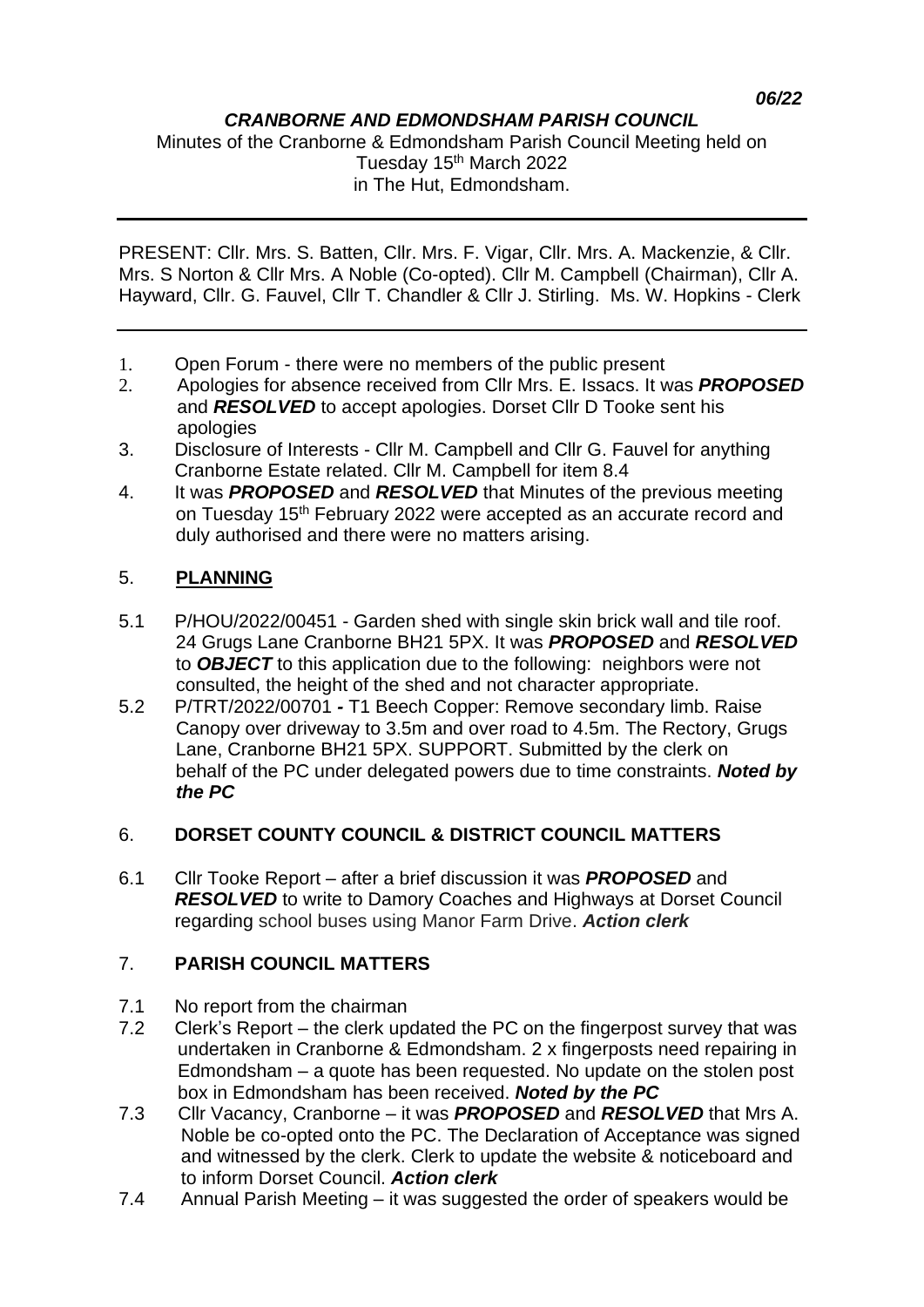- 7.5 Bus Shelter Update the clerk updated the PC that funding had been declined by the National Lottery. *Noted by the PC*
- 7.6 Noticeboard after a brief discussion it was *PROPOSED* and *RESOLVED* to place the PC Noticeboard on the wall of the shop. *Action clerk*
- 7.7 Parking Order Public Notice *Noted by the PC*
- 7.8 Eroding Riverbank after a brief discussion it was *PROPOSED* and *RESOLVED* to ask Wessex Rivers Trust to stop all work on the proposed project due to uncertainties of ownership. *Action clerk*<br>7.9 Defib Machine (Cranborne) – the PC stated they were v
- Defib Machine (Cranborne) the PC stated they were very keen to help with the issue of the broken defib. The clerk updated the PC saying that she had heard back from DAPTC with advice on how this could be achieved. The clerk will contact the owner and discuss the options. *Action clerk.* The PC asked the clerk to investigate costs of the PC owning and installing a Defib machine. This proposed site would be in the Square, Cranborne.
- 7.10 No. 97 Bus after a brief discussion it was *PROPOSED* and *RESOLVED* to incorporate Lidl into the No. 97 bus route. It was also *PROPOSED* and **RESOLVED** to agree to the Final Agreement 22-23, however, the PC have asked that the amount paid by Cranborne & Edmondsham PC be capped.
- 7.11 Cranborne Village Hall bookings are picking up after COVID 19, tree works will be commencing on the two big trees at the front of the building and the gardener will be coming to clear the area. An informal meeting is being arranged to invite members back onto the VH committee.
- 7.12 Edmondsham Village Hall no update
- 7.13 CASC no update
- 7.14 DAPTC no update
- 7.15 Local Crime Report –. commercial burglary, Cranborne (27.02.2022). *Noted by the PC.*

# 8. **FINANCE**

- 8.1 To consider the following documents: (Annual check completed by the clerk and Cllr Mrs. S Batten)
	- Standing orders
	- Financial Regulations
	- Financial Risk Assessment
	- Land Risk Assessment
	- Asset Register

It was *PROPOSED* and *RESOLVED* to accept the annual check completed by Cllr. Mrs. S. Batten and the clerk.

8.2 Following the conclusion of the 21/22 NJC pay award at 1.75%, the clerk's salary to be adjusted accordingly, and backdated to 01.04.2021 (This is separate from the PC pay award.) *Noted by the PC*